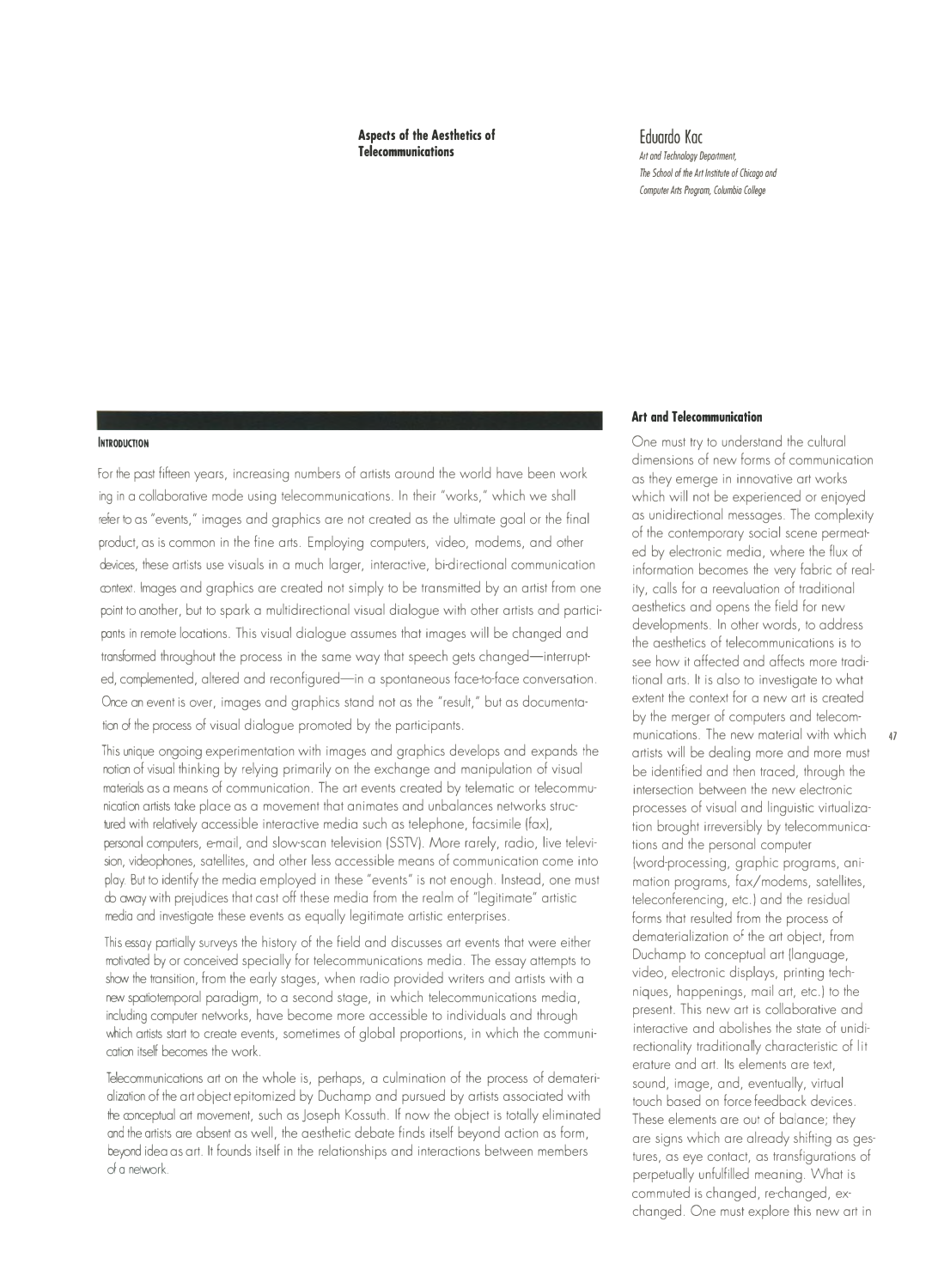its own terms, i.e., understanding its proper context (the information society at the dawn of the twenty-first century) and the emerging theories (poststructuralism, chaos theory, culture, studies) that inform its questioning of notions largely taken for granted such as subject, object, space, time, culture and human communication. The forum where this new art operates is not the materially stable pictorial space of painting nor the Euclidean space of sculptural form; it is the electronic virtual space of telematics where signs are afloat, where interactivity destroys the contemplative notion of beholder or *connoisseur* to replace it by the experiential notion of user or participant. The aesthetic of telecommunications demonstrates the necessary move from pictorial representation to communicative experience.

Two of the most interesting new forms of communication that seem to do away with the old addresser-addressee model proposed by Shannon and Weaver [1] and reinforced by Jakobson [2] are electronic mail (e-mail) and conference calling. In email a user can post a message and set it

adrift in electronic space, without necessarily sending it to a specific addressee. Then another user, or several other users at the same time, can access this message and answer it, or change it, or add a comment, or incorporate this message into a larger and new context in a process that has no end. The closed message, embodying as it must the identity of the subject (sender), is potentially dissolved and lost in the signifying vortex of the network. If real-time is not crucial for e-mail, the same cannot be said about conference calling, where three or more people engage in exchanges that don't have to be limited to voice.[3] If the linear model goes as far as allowing for addresser to become addressee when the poles are reverted, this new multidirectional and interconnected model melts the boundaries that used to separate sender and receiver. It configures a space with no linear poles in which discussion replaces alternate monologues, a space with nodes that point in several directions where everybody is simultaneously (and not alternately) both addresser and addressee. This is not a pictorial or volumetric space, but an aporetic space of

information in flux, a disseminated hyper space that does away with the topological rigidity of the linear model. It shares the properties of non-linear systems, such as are found in hypermedia or in the statistical selfsimilarity of fractals, as opposed to the embellished linear surfaces of post-modern painting. It is here, possibly, that artists can intervene critically and suggest a redefinition of the framework and the role of telematics, demonstrating that antagonistic forces mutually constitute each other. What we used to call true and real is and has always been reciprocally and dynamically, in its play of differences, constituted by what we used to call false and unreal. Cultural values are also questioned, since the structures that privileged one culture over others are conceptually challenged, bringing cultural differences to the forefront. Artists can also show, by working with the

The forum where this new art operates is not the materially stable pictorial space of painting nor the that characterizes the significa-Euclidean space of sculptural form; it is the tional openness. The openness electronic virtual space of telematics where signs are closed systems of meaning and

new media, what role the new media play in forming or preserving stable structures that form the self, that model communication, and, ultimately, that create social relations (including relations of authority and power).

In like manner, artist and audience are also constructed in this play of differences. If the mass-produced printed book has generated both the notions of author and of audience as we know them today, associating control over the distribution of printed information to power, the disseminated play of meaning in telematic networks potentially dissolves both without fully establishing the integrated, harmonized, aural global village dreamed of by McLuhan. If telecommunication is that which brings people closer, it also is that which keeps them apart. If telematics is that which makes information accessible to everyone at any moment regardless of geographic frontiers,

it also is that which makes certain kinds of data generated by particular groups in certain formats accessible to people involved with specific institutions. That which brings people closer is also what keeps them away; that which asks is also that which affirms certain values implicit in the framing of the question. If there is no end to this play, to this motion, there must be awareness of its context, But then again, awareness is not removed from this motion through which it is also configured.

To the linear model of communication, which privileges the artist as the codifier of messages (paintings, sculptures, texts, photographs), telematics opposes a multidirectional model of communication, one where the artist is creator of contexts, facilitator of interactions. In the first case, messages have physical and semiological integrity and are open only to the extent

they allow for different interpretations. In the second case, it is not mere semantic ambivalence of the second case neutralizes provides the former viewer (now transformed into user, partici· **afloat ...**  pant, or network member) with

> the same manipulation tools and codes at the artist's disposal so that the meaning can be negotiated between them. This is not a simple inversion of poles, as proposed by Enzensberger [4], but an attempt to acknowledge and operate within a sig· nification process that is dynamic, destabilized, and multivocal, within a signification process not based on the opposition artist/ audience but on the differences and identities they share. Mes· sages are not "works" but a part of larger communicative contexts, and can be changed, altered, and manipulated virtually by anybody.

One of the problematic issues here is that the dissolution of the distinction between artist and user takes away from artists their privileged position as senders or addressers, because there is no more mes· sage or work of art as such. It is clear that most artists are neither prepared nor will· ing to abandon this hierarchy because it undermines the practice of art as a prof·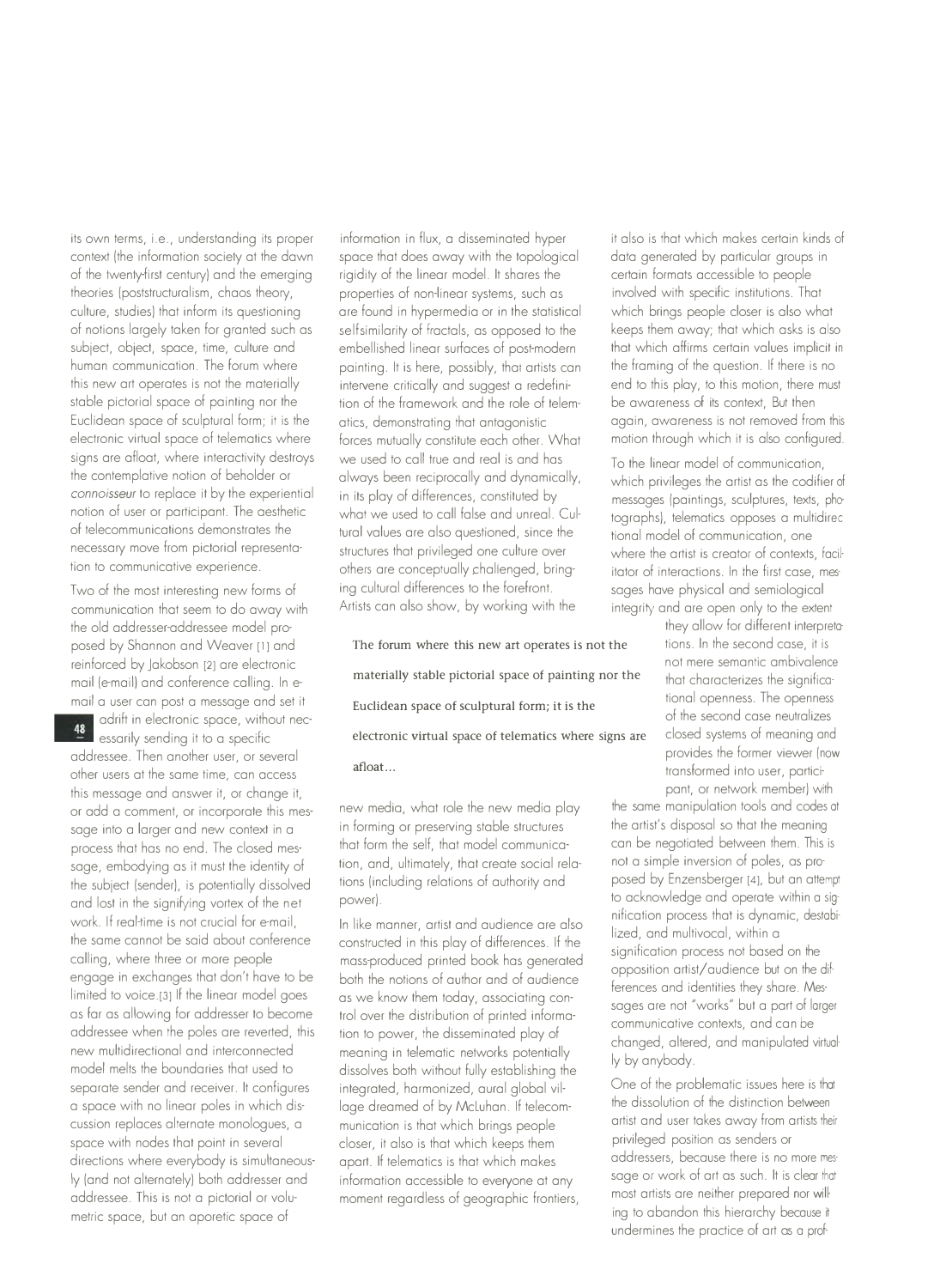itable activity and the social distinction associated with notions such as skill, craft, individuality, artistic genius, inspiration, and personality. The artist, after all, is someone who sees him or herself as somebody who should be heard, as somebody who has something important to say, to transmit to society [5]. On the other hand, one can ask to what extent artists who create telecommunication events may restore the same hierarchy they seem to negate by presenting themselves as the organizers or directors or creators of the events they promote-in other words, as the central figure from which meaning irradiates. As it seems, while a television director works in collaborative fashion with tens or hundreds of people without ever giving up the responsibility for the outcome of the work, the artist (context-creator) that produces telecommunication events sets a network without fully controlling the flux of signs through it. The artist working with telecommunication media gives up his or her responsibility for the "work," to present the event as something which restores or tries to restore the responsibility (in Baudrillard's sense) of the media. [6]

I must observe that certain traces of apparently uncritical enthusiasm for this change in the processes and issues of art are identifiable not only in the present essay and in other texts of mine on the subject [7], but also in the writings of other artists that address the aesthetics of communications at large, and of telecommunications or telematics in particular, including Bruce Breland [8], Roy Ascott [9], Karen O'Rourke [10], Eric Gidney [11] and Fred Forest [12]. Artists are now endowed with new instruments with which they reflect on contemporary issues, such as cultural relativism, scientific indeterminacy, the political economy of the information age, literary deconstruction, and decentralization of knowledge. Artists are now able to respond to these issues with the same material (hardware) and immaterial (software) means that other social spheres employ in their activities, in their communion and isolation. If actual walls are falling (Berlin, the Iron Curtain), and so are metaphorical walls (telematic space, virtuoi reality, telepresence), one cannot simply overlook or overestimate these historical

1 Claude E. Shannon ond Warren Weaver, *The Mathematical Theory al Cammunication* (Urbana: The University of Illinois Press, 1949).

**2** Romon Jakobson, "Linguistics and Poetics,• *Style in Language* (New York: MIT Press, 1960), Thomas Sebeak, org., pp. 353-356.

**3** Two examples based on personal experience: a) In 1989, Carias fadon and I (Chicago), Bruce Breland and Malt Wrbican (Pittsburgh) and Oona Moser (Boston) collaborated in "Three Cities," a slaw-scan exchange operated through three-way calling; b) In 1990, fadan and I suggested ta Bruce Breland the creation of an international telecommunication event to be called "Impromptu,' in which artists would try to engage in conversations with telemedio (fox, SSTV, etc) the some improvised way they do when talking foce-tofoce. "Earth Doy" was going to be celebrated soon, ond Bruce suggested we expand the idea to encompass the ecological context and make it "Earth Day Impromptu. ' fodon ond I agreed, and we started to work with Bruce ond the Dax group, ond Irene faiguenboim, in organizing it. Later, Bruce's experience with large networks proved crucial: working with other Dax members, he made possible a very large SSTV conference coll with several artists in different countries, which wos, together with the fox ond videophone network, part of the "Earth Day Impromptu. "

4 Hans Magnus Enzensberger, "Constituents of a Theory of the Media," *Video Culture* (New York: Visual Studies Workshop Press, 1986), John Hanhardt, ed., p. 104.

5 In *Artists'* use *al interactive telephone-based communication systems from 1971-1984* (unpublished moster thesis submilted to City Art Institute, Sidney College of Advanced Education), 1986, p. 18, Eric Gidney gives an account of pioneer artist Bill Bartlett's telecommunication events ond olso of his disappointment with other artists' responses: "Bartlelt was dismayed at the rapacity of many North American artists, who were willing to collaborate only insofar as it furthered their own careers. He found that some artists would simply refuse to correspond after a project was completed. He felt let down, exploited ond 'burned out.' Assaulted by serious doubts, he decided to withdraw from any involvement in telecommunications work." Gidney also summarizes the telecommunication work of pioneer artist Liza Bear, and quotes her (p. 21): "A hierarchical structure is not conceptually well-suited and does not create the best ambiance for communication by artists. This [medium] is only successful in regions where artists and video people already have a good track record of working together, sharing ideas, ond preparing material.

**6** Jeon Baudrillard, "Requiem for the Media,' *Video Culture* (New York: Visual Studies Workshop Press, 1986), John Hanhardt, ed., p. 129. Boudrillard formulates the problem of lock of response (or *irresponsibility)* of the medio with clarity: "The totality of the existing architecture of the media founds itself on this lalter definition: *they are what always prevents response,* making oll processes of exchange impossible (except in the various forms of response *simulation*, themselves integrated in the transmission process, thus leaving the unilateral nature of the communication intact). This is the real abstraction of the media. And the system of social control and power is rooted in it." In order to restore the possibility of response (or *responsibility)* in the current configuration of the telecommunications media it would be necessary to provoke the destruc· tion of the existing structure of the media. And this seems to be, as Baudrillard rushes to point out, the only possible strategy, ot least on a theoretical level, because to take power over media or to replace its content with another content is to preserve the monopoly of speech.

*7* See: Koc, E., "Arte pelo telefone,' 0 Globo, September 15, 1987, Ria de Janeiro; "O arco-íris de Paik," O Globo, July 10, 1988, Rio de Janeiro; "Parollels between telematics and holography as art forms," in *Navigating in the Telematic Sea,* Bruce Breland, ed., New Observations, 76, New York, Moy· June 1990, p. 7; Koc, E., "Ornitorrinco: Exploring Telepresence and Remote Sensing," in *Connectivity: Art and Interactive Telecammunications*, Roy Ascott and Corl Eugene Loeffler, eds., Leonardo, Vol. 24, N.2, 1991, p. 233; Koc, E., "On the notion of *ort* os o visual dialogue," in *Art Reseaux,* Karen O'Rourke, ed., Universite de Paris I, Pantheon-Sorbonne, Paris, 1992, pp. 20-23.

8 Art Com (an online mogazine forum), Tim Anderson ond Wendy Plesniak, eds., Number 40, Vol. 10, August 1990, issue dedicated to the Dox Group.

**9** Ascott, R., "Art and Telematics," in Art *Telecommunications*, Heidi Grundmann, ed., The Western front, Vancouver, Conodo (Shakespeare Company, Vienna, Austria), 1984, pp. 25-58.

10 O'Rourke, K., "Notes on fox-Art,' in *Navigating in the Telematic Sea,*  Bruce Breland, ed., New Observations, 76, New York, May-June 1990, pp. 24-25.

11 Gidney, E., "The Artist's use of telecommunications: a review," Leonardo, Vol. 16, N. 4, 1983, pp. 311-315.

12 Forest, F., "Communication Esthetics, Interactive Participation and Artistic Systems of Communication and Expression,' in *Designing the Immaterial Socf*  ety, Design Issues special issue, Marco Diani, ed., Vol. IV, Ns. 1 & 2, University of Illinois, Chicago, pp. 97-115.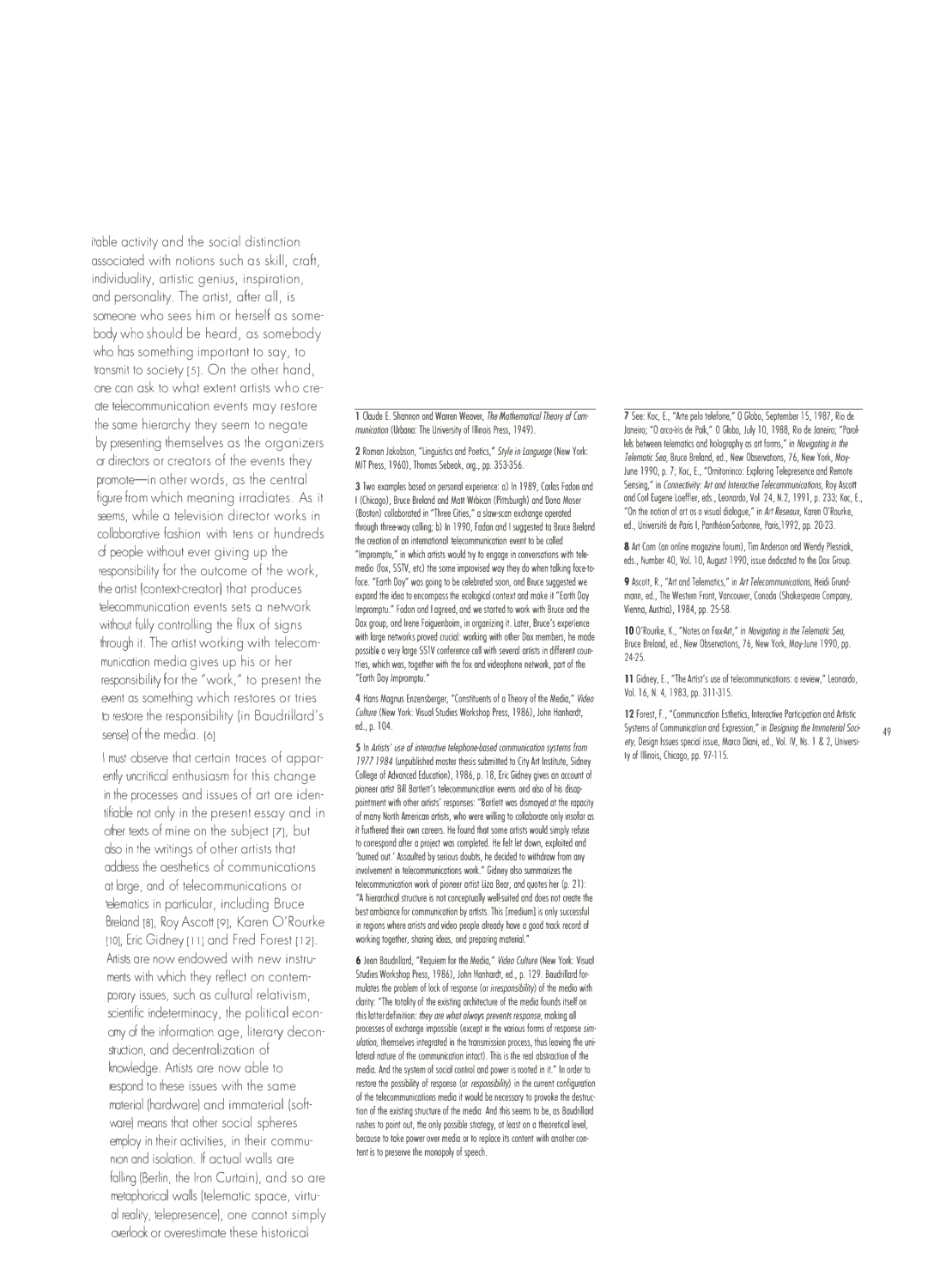and technical achievements. It is not only with sheer enthusiasm for new tools that the artist will work with communication technologies, but also with a critical, skeptical approach concerning the logic of mediation they entail. This means not ignoring that utopias of ubiquitous, electronically mediated communication necessarily exclude those cultures and countries that, usually for political and economic reasons, don't have the same or compatible technologies and therefore cannot participate in any global exchange.[13]

Let's suppose that in a not so distant future Joron Lonier's dream of "post-symbolic" communication [14] becomes possible and that the cost per minute in a cyberspace matrix is comparable to the normal cost of a phone coll. This hypothetical situation could be a viable approach to the problem of linguistic barriers (including language impairment), but it would be no different from other coses of economic segregation, given that even basic telephone technology is full of serious problems in most developing countries.

Perhaps exactly because of these problems, and not despite them, artists ore using today's techniques to discuss today's issues. If telecommunications art will not simply ignore the contradictions inherited from the media and in the other technological monopolies present in postindustrial societies, I still like to think that perhaps freer forms of communication con emerge out of new interactive artistic practices that make the process of symbolic exchange the very nature of the work.

# **Disembodied Voices**

An assessment of the parallel development of telecommunications media and new art forms throughout the twentieth-century reveals on interesting transition: one first sees the impact of new media on much older forms, such as radio influencing theater. Loter, it is possible to detect more experimental uses of these media. At last, artists master the new electronic media and explore their interactive and communicative potential. In this perspective, radio is the first electronic moss communications medium used by artists.

In the late l 920's commercialization of air waves was in its infancy. Radio was a new medium that captured the imagination of the listeners with an auditory space capable of evoking mental images with no spotiotemporal limits. A remote and undetected source of sound dissociated from optical images, radio opened listeners to their own mindscopes, enveloping them in on acoustic space that could provide both socialization and private experiences. Radio was the first true moss medium, capable of remotely addressing millions at once, as opposed to cinema, for example, which was only available to a local audience.

In 1928 Germon film maker Wolter Ruttmonn ( 1887-194 1) was invited by the Berlin Broadcasting System to create a piece for radio. Ruttman hod already achieved international recognition for his

**The artist working with telecommunication media**  gives up his or her responsibility for the "work" to  $\int_{\text{for radio}}$ present the event as something which restores or <br>As it became more popular, tries to restore the responsibility of...

# the media.

abstract animated films, such as Opus I, II, Ill, and IV, which pioneered the genre and anticipated computer animation by half a century. His experimental documentary "Berlin, Symphony of a Great City" ( 1927) also was acclaimed worldwide, and inspired a whole generation of film makers who then created filmic "city symphonies." In addition to his contribution to film making, Ruttman's innovative work for radio opened the air waves to the aesthetic of the avant-garde, challenging the standardization of programming imposed by commercial imperatives.

In order to create the commissioned piece, Ruttman was given access to what was one of the best recording systems for film in the world, the "Triergon" process. Coming from the world of cinema, Ruttman decided to create "Weekend," a movie without images. It is a discontinuous narrative based on the mental images projected by sounds alone. He employed the sound tracks in the reel as he would hove employed the frame to record images.

"Weekend" lasts about fifteen minutes and creates on aural atmosphere that portrays workers leaving the city and going to the countryside ofter a working day. At first sounds produced by saws, cars, and trains ore predominant; later sounds of birds chirping and children speaking appear more often. As he hod done with "Symphony of a Great City," Ruttman edit· ed this pictureless film in experimental fashion: splicing the reel and with it the sound track, repeating certain sounds, reorgoniz· ing the sequence and duration of sounds. He edited sound like one edits film.

"Weekend" as a sound montage, conceived for a recording medium and for radio transmission, opened new venues and anticipated the aesthetics of move· ments such as Concrete Music and of John Cage and Korlheinz Stockhausen. Ruttman defined his abstract films as "optical

> music," and one should not hesi· tate to describe "Weekend" as the first "acoustic film" created

> radio inspired and attracted professionals from different backgrounds, including artists, performers, writers, and mem-

bers of the avant-garde, such as the Italian Futurists. Since the very beginning of Futur· ism in 1909, Marinetti and his supporters promoted the surpassing of traditional forms and the invention of new ones at the same time that they celebrated technological militarization and war. Marinetti collaborated closely with Mussolini's regime. In 1929 Marinetti became a member of the Italian Academy, founded by Mussolini, and in 1939 he served in a commis· sion organized by the Fascist regime to censor undesirable books, including those written by Jewish authors. In 1935 he volunteered to serve in the war in Ethiopia, and in 1942 he departed, again as a volunteer, to the Russian front.

The Futurists' lost cry for a new art form come in September-October of 1933, with the "Manifesto Della Radio" or "La Radia," signed by Marinetti and Pino Mosnoto, and published both in "Gozzetto del Popolo," Torino, September 22, and in their own periodical entitled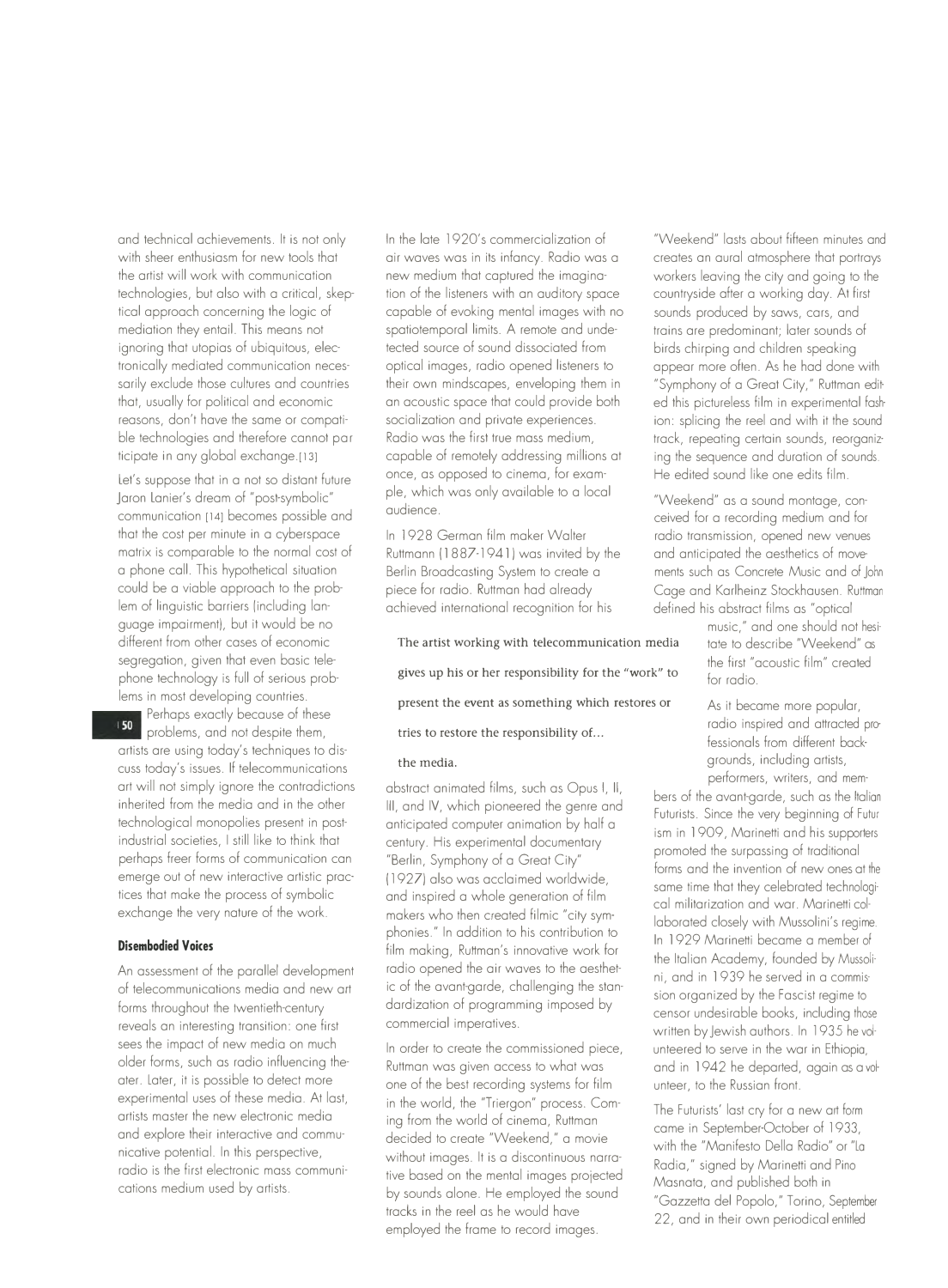"Futurismo," Rome, October l (although in the last one only Marinetti's name appears) [15]. The manifesto was drafted two years after Masnata wrote the libretto for the radio opera "Tum Tum Lullaby (or *Wanda's Heart)."* 

In the manifesto, they proposed that radio be freed from artistic and literary tradition and that the art of radio begin where theater and movies stop. Clearly, their project for an art of sounds and silences evolved from Russolo's art of noises and, like Russolo, they tried to expand the spectrum of sources the artist could use in radio. Marinetti and Masnata proposed the reception, amplification, and transfiguration of vibrations emitted by living beings and matter. This proposal was furthered by the mixture of concrete and abstract noises and "the singing" of inanimate objects such as flowers and diamonds. They claimed that the radio artist ("radiasta") would create words-in-freedom ("parole in liberta"), making a phonetic transposition of the absolute typographic liberty explored by Futurist writers in the visual compositions of their poems. But even if the radio artist would not air words-in-freedom, his broadcasts still must  $he$ 

in the parolibero style (derived from our words-infreedom) that already circulates in avantgarde novels and in the newspapers; a style typically last, dashing, simultaneous, and synthetic.

Futurist radio could employ isolated words and repeat verbs in the infinitive form. It could explore the "music" of gastronomy, gymnastics, or love-making, as well as use simultaneously sounds, noises, harmonies, clusters, and silences to compose gradations of crescendo and diminuendo. It could make the interference between stations a part of the work, or create "geometric" constructions of silence. At last, Futurist radio, by addressing the masses, could eliminate the concept and the prestige of the specialized public, which always had "a deforming and denigrating influence." On November 24, 1933, Fortunato Depero and Marinetti made the first futurist transmissions over Radio Milano \16]

In 1941, Marinetti published an anthology of Futurist theater with a long title, "The futurist theater synthetic (dynamic-illogicalautonomous-simultaneous-visionistic) surprising aeroradiotelevisual music-hall radiophonic (without criticisms but with Misurazioni)," [17] in which he compiled nine of Masnata's and five of his own radio works ("radiophonic synthesis").

Throughout the l 930's radio not only became technically reliable but tunable, allowing the listener to choose among several programming options. Radio could now receive short, medium, and long waves from considerable distances. Whether enjoyed for entertainment or hailed as a tool for political propaganda, radio became a domestic convergence point. Listening to radio became a gener alized habit in the 1930s, when the world was at the verge of another global conflict.

On October 30, 1938, the Sunday program "The Mercury Theater on the Air" directed by twenty three year old Orson Welles and aired by The Columbia Broadcasting System (CBS)-in New Jersey, always at 8pm-would present another adaptation of a literary text, this time to celebrate Halloween. Writer Howard Koch adapted the novel chosen by Orson Welles, "The War of The Worlds" ( l 898) by Herbert George Wells ( 1866-1946), updating the story and transposing the action to a virtually unknown but real place, Grovers Mill, in New Jersey. The choice was accidental but convenient, since it was close to the Princeton Observatory, where Koch placed the fictitious Astronomy authority Prof. Pierson. More importantly, Koch structured the story, apparently following a suggestion by Mecury Theater producer John Houseman, intercalating music and news, so that it seemed that the music was being interrupted every now and then because of strange events and news flashes that reported them live.

In Orson Welles' dramatic voice, listeners became aware, little by little, that the initial explosions observed on the surface of Mars turned out to be disturbances caused by unidentified flying objects that landed in Grovers Mill. Next, the monstrous Mart

13 Robert Adrian X addressed this issue when he observed ("Communicating") in Art Telecommunications, Heidi Grundmann, ed., The Western Front, Vancouver, Canado (Shakespeare Company, Vienna, Austria), 1984, pp. 7 6-80): "Nobody in eastern Europe con get occess to telefacsimile equipment or computer timesharing equipment... and the situation is much grimmer in Africa and most of Asia and Latin America. If these parts of the world ore to be considered for inclusion in artists' telecommunications projects it has to be at the level of ACCESSIBLE electronic technology ... the telephone or short wove radio."

14 In October 28, 1991, Jaron Lonier lectured ot the auditorium of The School of The Art Institute of Chicago. At thot occasion I hod the opportunity to ask him whot he meant by this often-quoted ond seldom-explained phrase ["post· symbolic communicotion"J. Lanier explained that one direction he envisions for virtual reality is for it to be token over by telephone companies, so thot timesharing in cyberspace becomes possible. In this setting, it would be possible for people in distant locations, wearing datasuits, to meet in cyberspace. These people would be able to exercise visual thinking on a regular basis ond communicote by other meons different thon spoken words; they would be oble to express on idea by simply making thot ideo visible in cyberspace, or by monipuloting their own dotobody or by monipuloting their interlocutors' dotobodies [I'm colling "dotobody" the human body of o VR user os seen by the user once immersed in cyberspace]. This kind of communication, achieved by o still sym· bolic but perhaps more direct use of visuol signs, is what Lanier coiled "post· symbolic communication." His "Reality Built for Two," or "RB2," is o step in that direction, and we con expect videophone services to provide support for it os welL

15 Luciano Caruso, Manifesti Futuristi (Firenzi: Spes-Solimbeni, 1980), pp. 25s.256.

16 Pontus Hulten, org., *Futurism* & *Futurisms* (Venice and New York: Palazzo Grossi and Abberville Press, 1986), p. 546.

17 Fillipo Morinetti, *Il teatro futurista sintetico (dinomico-alogico-autonomosimultaneo-visionico) a sorpresa aeroradiatelevisiva caffe cancerta radiafanico (senza criffche ma con Misurazioni)* (Naples: (let, 1941). Some words in this tirie were neologisms coined by Marinetti and allow for multiple interpretations. My choices in the translation of the tirie are but some of the possible solutions.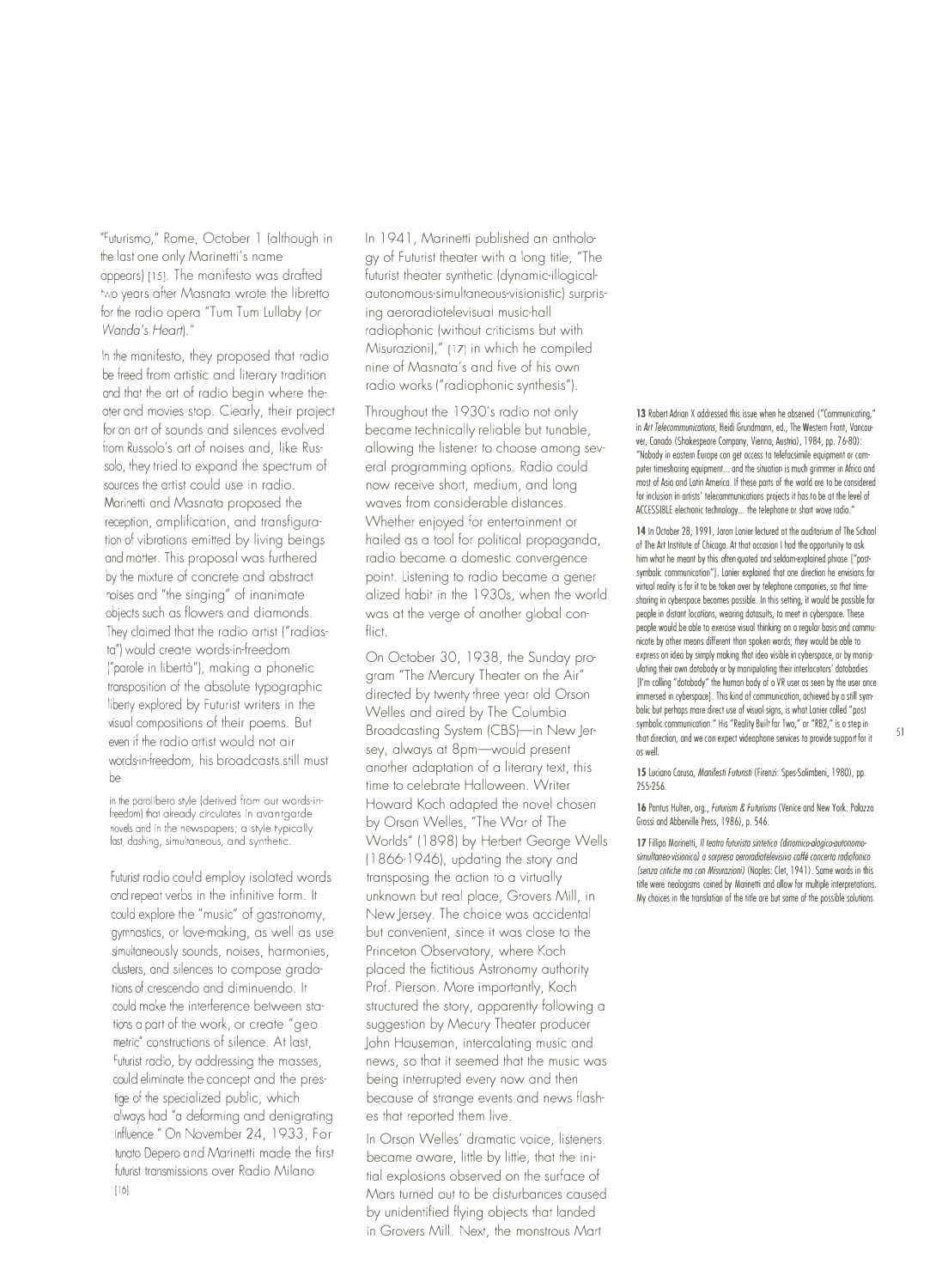ian invaders started to use their "heat ray" mixing real-time (the transmission lasted (1895-1946) was living in Berlin at the and project its "parallel beam" against about one hour) and dramatized time time, but it is uncertain whether he read it<br>everything surrounding them burning peo- (Prof. Pierson tells us at the end that the or heard about i everything surrounding them, burning peo- (Prof. Pierson tells us at the end that the orcheard about it. What is certain is the solution of the Bauhaus or heard about it. What is certain is the solution of the Bauhaus of t ple alive and destroying cars, houses, and whole event happened in a few days). cities. Despite several announcements dur- The silence between the cuts (from music believed that intellectual motivations were ing the program that it was fictitious, the to news and vice-versa) was not simply an as valid as emotional ones in creating art<br>news format of the broadcast caught casu-absence of sound, as in a musical pause; and decided news format of the broadcast caught casu-<br>absence of sound, as in a musical pause; al listeners by surprise. At the end, when it was presented to the listener as the actu- later, the artist wrote: Prof. Pierson read his diary and revealed al waiting time to link the reporter at the In 1922 I ordered by telephone from a sign<br>In 1922 I ordered by telephone from a signal that the Indiana to the crew in the stu-factory that the Martians had been defeated by scene of the landing to the crew in the stu-<br>torrestrial micro-organisms, it was too late and the Perbans over more significant was the factory's color chart before me and I sketched terrestrial micro-organisms, it was too late. dio. Perhaps, even more significant was

view actors and actresses depicted the landing panic felt by thousand of listeners was kind of paper, divided into squares. He took down<br>actors and actresses depicted the landing panic felt by thousand of listeners was the of Martian war machines, the fire ignited very real. The invasion was an event that like playing chess by correspondence.) One of the medium of radio and this like playing chess by correspondence.) One of the medium of rad by the deadly rays, and the panic of wit-<br>medium was already so much a part of that I could study the subtle differences in the color<br>nection was already so much a part of that I could study the subtle differences in the c nesses. The public reacted with anguish medium was already so much a part of the line of the subtle differences in the color<br>The subsequent is the line of the line of the line of the subsequent of the differences in the co and despair. Nobody died but several people got iniured, miscarriages occurred, houses were left behind without a second transmission was not experienced as a With the three telephone pictures<br>through the second the three telephone pictures that the three telephone pictures thought, roads were caught in huge traffic representation or enactment. It was "hyper- described above, the artist took his Coniams, and policemen and firemen were mobilized against the invisible menace. In an experience in which signs not ground-<br>New York City, accuracy ideal and a local development of the position of faces is the picture algoes with the New York City, many residents loaded <sup>ed in</sup> reality are so much real that they of forms in the picture plane with the<br>their cars and drove away from New Iersey. Calls from the East overloaded the <sup>Welles</sup> made explicit the pseudo-trans- grid through which the pictorial elements<br>telephone lines in the Southwestern United parency of the mass media by unveiling were structured.

 $52$ hundreds of doctors and nurses called hospitals to volunteer their services. way it pretends to ignore its own media-<br>Let us a service is the phone, the phone of the influence it has on the collection of the later than the later In Concrete, Washington, an accidental lion and the influence it has on the collec- Moholy had to convert the art work from a<br>Hashard because and work the society is the inconsciousness of society. No doubt, a sharing a di blackout happened exactly at the point in tive unconsciousness of society. No doubt, physical entity to a description of the the transmission when the Martians were taking control over the country's power taking control over the country's power with a propensity to censorship. Radio<br>system. In the South, people sought refuge and electronic media would never be the dates concerns set forth by conceptual art in local churches and in Pennsylvania a same<br>woman was saved from suicide by the Mars. timely return home of her husband. Angry **Telephone Pictures transmission a significant part of the over-**<br>Itsteners filled lawsuits against Welles and **Telephone Pictures the contract of the over-**-------------------listeners filled lawsuits against Welles and<br>CBS, without maior consequences. The telephone, the automobile, the air-all experience. The transmission drama-<br>CBS, without maior consequences. CBS, without major consequences. The telephone, the automobile, the air- tized the idea that the modern artist can<br>Welles' contract made him not responsible plane, and, of course, radio, were for the be subjectively distan Welles' contract made him not responsible plane, and, of course, radio, were for the be subsequences of any of the program's avant-garde artists of the first decades of broadcasts, and CBS could not be severe- this century a symbol of modern life. The art object doesn't have to be the direction<br>Introverse the artist of the artist. Through them one could extend human the result of the hand ly penalized since there was no previous Through them one could extend human<br>similar case which might have allowed perception and capabilities. The Dadaists,

Welles' simulated Martian invasion ty of the medium built its credibility, giving veracity to the "news" transmitted through individual polynomic constructivist paintings, the three similar telephone pic<br>it the surface with the similar telephone pic through through three similar telephone pic three simi it. It explored unique temporal rhythms,

With nervous voices, Mercury Theater the fact that during the transmission the the telephone the factory supervisor had the same<br>panic felt by thousand of listeners was kind of paper, divided into squares. He took down very real. The invasion was an event that the dictated shapes in the correct position. (It was<br>like playing chess by correspondence.) One of the the lives of the listeners, it was so transparent and unquestionably reliable, that the real" in Baudrillard's sense of the word,<br>The structivist ideas several steps further. First,<br>the president steps further assistant the president state of the series of the president the more real than the real [18] minute squares in the graph paper as the Welles made explicit the pseudo-transtelephone lines in the Southwestern United parency of the mass media by unveiling<br>The mechanisms by which the media tries States and in Newark, New Jersey, the mechanisms by which the media tries in a sense anticipated the methods of the methods of the methods of the methods of the methods of the methods of the methods of the methods of the m to make itself a clear window to truth, the raster based, computer art. In order to way it pretends to ignore its own media-Welles attracted the rage of lawmakers obiect, establishing a relationship of semisame after the simulated invasion from

avant-garde artists of the first decades of from the work. It expanded the notion that this century a symbol of modern life. perception and capabilities. The Dadaists, Moholy's decision to call the sign factory,<br>however, deviated from the general enthu-capable of providing industrial finishing them to anticipate the incident. however, deviated from the general enthu-capable of providing industrial finishing<br>siasm for scientific rationalism and criti-capable of providing instead of an siasm for scientific rationalism and criti- and scientific precision, instead of an<br>cized technology's destructive power. In an amateur painter for instance attests to revealed, for the first time, the true power cized technology's destructive power. In amateur painter for instance, attests to his revealed, for the first time, the true power 1920, in the "Dada-Almanac" edited in motifs. of radio. It exhibited the unique ability of 1920, in the "Dada-Almanac" edited in motifs. Furthermore, the multiplication of the final object in three variations radio to play with the breath of speech<br>Ished the irreverent proposal that a painter destroyed the notion of the "original" and the plastic sonority of its special listing the interverent proposal that a painter a perspect the notion of the original could now order pictures by telephone work, pointing toward the new artforms effects to excite the imagination of the lis-<br>and have them made by a cabinet-maker. That emerge in the age of mechanical tener. It showed how the technical reliabili- and have them made by a cabinet-maker. that emerge in the age of mechanical This idea appeared in the "Almanac" as a<br>joke and a provocation. Constructivist

my paintings on graph paper. At the other end of

in the 1960s. Next, Moholy transmitted the pictorial data making the process of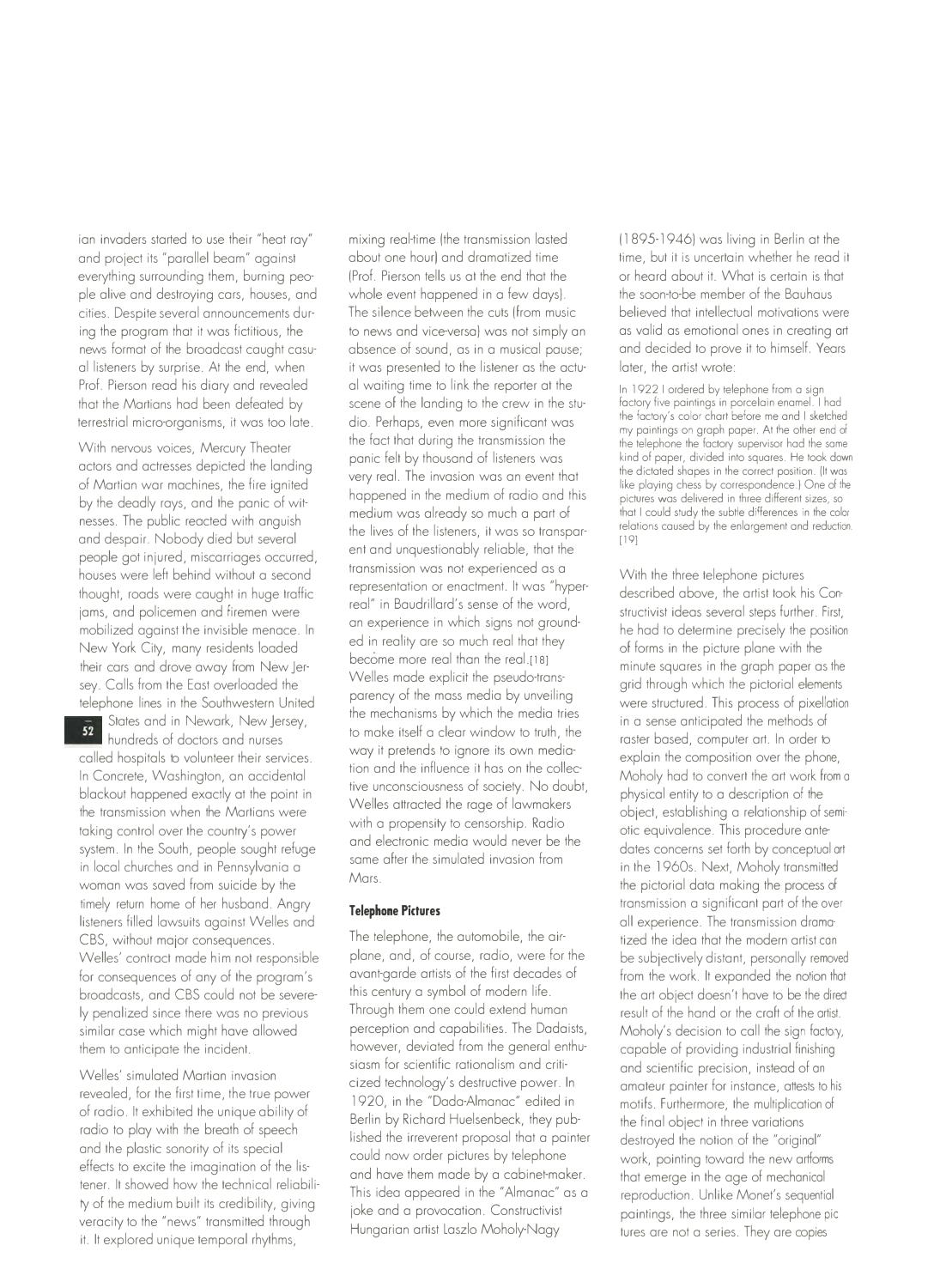without an original. Another interesting aspect of the work is that scale, a fundamental aspect of any art piece, becomes relative and secondary. The work becomes volatized, being able to be embodied in different sizes. Needless to say, relative scale is a characteristic of computer art, where the work exists in the virtual space of the screen and can be embodied in a small print or a mural of gigantic proportions.

Despite all the interesting ideas it announces, the case of the telephone pictures is controversial. Moholy's first wile, lucia, with whom he was living at the time, states that in fact he ordered them in person. In her account of the experience, she recalls that he was so enthusiastic when the enamel paintings were delivered that he exclaimed, "I might even have done it over the phone!" [20] The third personal record of the event, and as far as I know there are only three, comes from Sybil Moholy-Nagy, the artist's second wile:

He hod to prove to himself the supra-individualism of the Constructivist concept, the existence of objective visual values, independent of the artist's inspiralion and his specific *peinture.* He dictated his paintings to the foreman of a sign factory, using a color chart and an order blank of graph paper to specify the location of form elements and their exact hue. The transmitted sketch was executed in three different sizes to demonstrate through modifications of density and space relations the importance of structure and its varying emotional impact. [21]

We are left with the question, usually set aside by commentators, of whether Moholy actually employed the telephone or not. Although apparently irrelevant, since the three works were actually painted by an employee of a sign factory according to the artist's specifications and were named "Telephone Pictures" by Moholy-Nagy himself, this question cannot be totally disregarded or answered. lucia seems to remember the event clearly, but the artist's account, in the absence of proofs that state otherwise, would have to prevail. One tends to assume they could have been ordered over the phone because Moholy was an enthusiast of new technologies in general and of telecommunications in particular. In the book "Painting, Photography, Film," [22] originally

published in 1925, he reproduced two "wireless telegraphed photographs" and a sequence of two images he described as examples of "telegraphed cinema," all by Prof. A. Korn. In the same book, Moholy seems to conclude this chapter by launching an early call for new art forms to emerge out of the age of telecommunications:

Men still kill one another, they have not yet understood how they live, why they live; politicians fail to observe that the earth is an entity, yet television has been invented: the "Far Seer" lomorrow we shall be able to look into the heart of our fellow man, be everywhere and yet be alone. (...) With the development of photolelegraphy, which enables reproductions and accurale illuslrations to be made instantaneously, even philosophical works will presumably use the<br>same means—thouah on a hiaher plane—as the same means-though on a higher planepresent day American magazines. [23]

With Moholy-Nagy's three "telephone pictures," which were shown in his first oneman show in 1924 at the gallery Der Sturm in Berlin, we see the artist acknowledging the conceptual power of the telephone exchange. This first experience was recognized by The Museum of Contemporary Art in Chicago as a forerunner of the conceptual art of the 1960s with its November 1-December 14, 1969 exhibit "Art by Telephone." Thirty six artists were asked to place a phone call to the Museum, or to answer the Museum's call, and then to instruct Museum staff about what their contribution to the show would be. The Museum then produced the pieces and displayed them. A record-catalogue was produced with recordings of the phone conversations between artists and the Museum. The Director of the Museum, Jan van der Morck, asserted that no group exhibition had before tested the aesthetic possibilities of remote-control creation: "Making the telephone ancillary to creation and employing it as a link between mind and hand has never been attempted in any formal fashion." [24]

"Art by Telephone" was not meant as a telecommunications art event. It was a group exhibition of works produced by an unusual method: telephone descriptions followed by the curator's own implementations. The artist was to be, as in the case of Moholy, physically absent from the process. Morck saw this as an expansion of the syncretism between language, perIS Jeon Boudrillord, *Simulaffans* (New York: Semiotext(e), 1983) p 54. Telecommunication media now efface the distinction between themselves ond what used to be perceived as something apart, totally different from and independent of themselves, something we used to coll the "real." Boudrillord coils this situation "hyperreol," or "hyperreolity." This lock of distinction between sign (or form or medium) ond referent (or content or real) as stable entities is by the some token o step further away from McLuhan ond o step closer to the new literary criticism as epitomized by Derrida. In what is likely to be his most celebrated essay, "The Precession of Simulocro," he once ogoin acknowledges McLuhan's perception that in the electronic age the media ore no longer identifiable os opposed to its content. But Boudrillord goes further saying that: "There is no longer any medium in the literal sense: it is now intangible, drrfuse and diffracted in the real, ond it con no longer even be said thot the lotter is distorted by it.  $"$ 

19 Loszlo Moholy-Nogy, *The New Vision and Abstract al an Artist* (New York: Wittenborn, 1947), p. 79.

**20** Kisztino Passuth, *Moholy-Nagy* (New York: Thomes and Hudson, 1985), p. 33.

21 Sybil Moholy-Nogy, *Mahaly-Nagy: Experlment in Totality* (Massachusetts: MIT Press, 1969), p XV.

**22** Laszlo Moholy-Nogy, *Painffng, Photography, Film* (Massachusetts: MIT Press, 1987).

**23** Moholy-Nogy *[Painffng, Photography, Film],* pp. 38-39.

24 Art by Telephone, record-cotologue of the show, Museum of Contemporary Art, Chicago, 1969.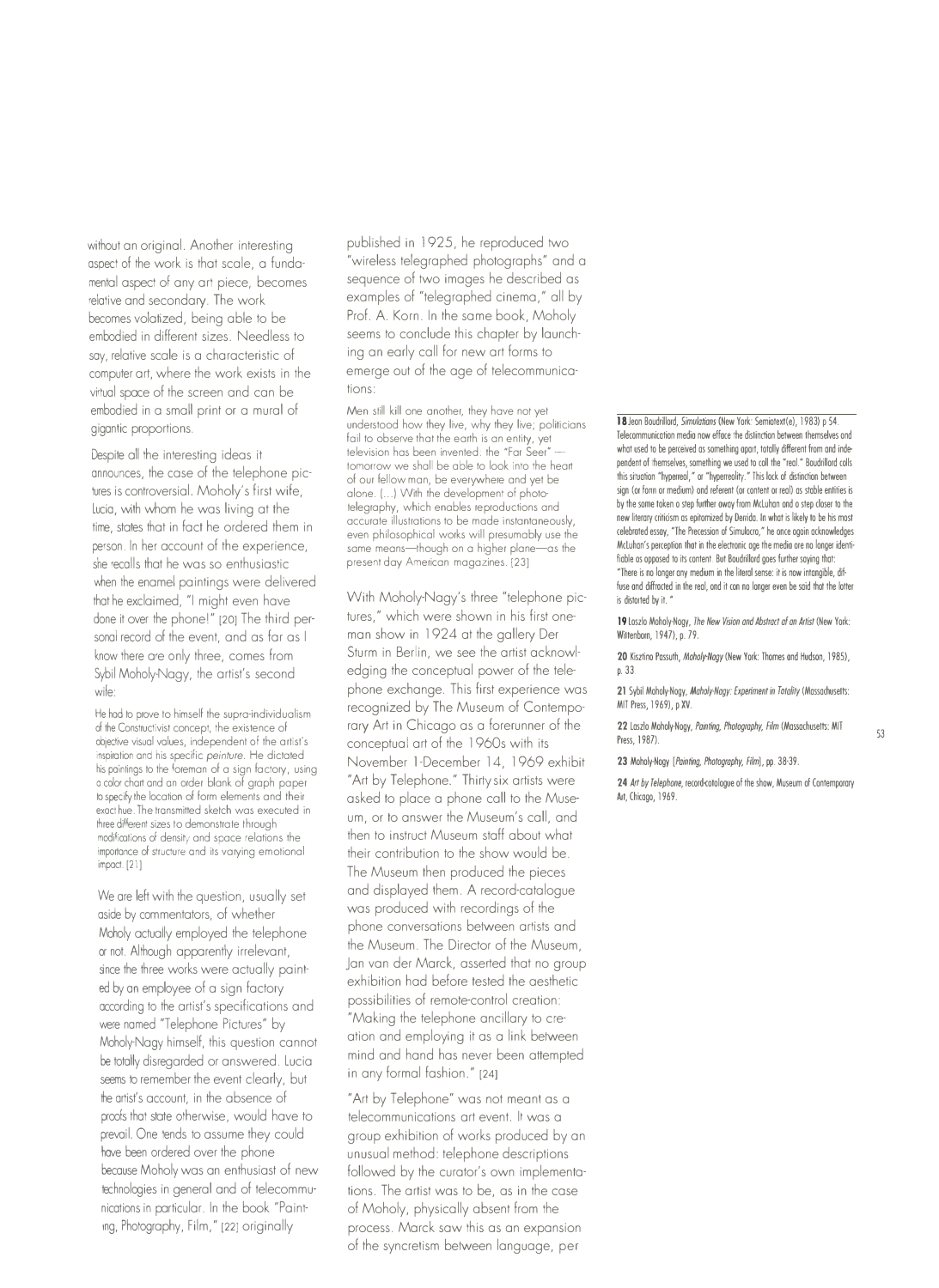formance, and visual arts characteristic of the decade. Conceptual art set the framework for the emergence of telecommunications art by emphasizing that *cosa mentale*  that Duchamp had already defended against the purely visual result of retinal painting. Marek wrote that the participants:

want ta get away from the interpretation of art as specific, handcrafted, precious object. They value process over product and experience over possession. They are more concerned about time and place than about space and form. They are fascinated with the object quality of words and the literary connotation of images. They reject illusion, subjectivity, formalist treatment, and a hierarchy of values in art. [25]

This exhibit's pioneering status in the development of the aesthetics of telecommunications was counterbalanced by many artists' rather shy response to the challenge of making creative use of the telephone. The majority of the participants never worked with communications or telecommunications before, but what is noticeable is that their response to this unique opportunity was still bound by the notion that the work of art is embod-

 $54<sub>1</sub>$ ied in tangible matter, even if in matter without durable substance. Most artists used the telephone in an ordinary way, providing instructions for the making of objects and installations. Only a few dared to transform an actual communication experience in the work itself. The most notable exceptions are Stan VanDerBeek, Joseph Kosuth, James Lee Byars, and Robert Huot.

Huot's interactive proposal was the most unusual if not the most literal. It potentially involved all visitors of the museum and attempted to generate unexpected first meetings by employing chance and anonymity. Twenty-six cities in America were chosen, each starting with a letter of the alphabet, and twenty-six men named Arthur were selected, one in each city. Each Arthur's last name was the first listing under the initial letter of the city (Arthur Bacon, in Baltimore, for instance). The Museum displayed a list of all cities and names, and invited visitors to call and ask for "Art." The work was the unexpected conversation between "Art" and the visitor, and its development totally up to them.

Huot's piece, no matter if intended as a pun on the title of the show, presents the artist as the creator of a context, not a passive experience. It disregards pictorial representation, gives up control over the work and takes advantage of the real-time and interactive qualities of the telephone. The piece was meant to spark relationships, and by doing so anticipated much of the telecommunications work of the next two decades.

# **Visual Telephonics and Beyand**

For all the social, political, and cultural implications of the telephone, or more precisely, the dialogic structuring of the telephone, one is compelled to observe that little critical attention has been paid to it. Historical, technical, and quantitative sociological studies can shed little light on the deeper problems of the telephone, which are adjacent to linguistics, semiology, phijosophy, and art. Avital Ronell has brought to the fore a long-distance philosophical call that is as unprecedented as it is welcome. Letting her own discourse oscillate between speech and writing in the connections and reroutings of a metaphorical switchboard, Ronell's book [26] has provided a new philosophical insight, a multiparty line between Martin Heidegger, Sigmund Freud, Jacques Derrida, and, of course, Alexander Graham Bell. Ronell's gesture, albeit on another plane, is similar to that of those artists that since the late 1970s have found in the telephone an incomparable source for experimentation. Why the telephone?

In some ways it [the telephone] was the cleanest way to reach the regime of any number of metaphysical certitudes. It destabilizes the identity of self and other, subject and thing, it abolishes the originariness of site; it undermines the authority of the Book and constantly menaces the existence of literature. It is itself unsure of its identity as object, thing, piece of equipment, perlocutionary intensity, or artwork (the beginnings of telephony argue for its place as artwork); it offers itself as instrument of the destinal alarm, and the disconnecting force of the telephone enables us to establish something like the maternal superego. (27]

The beginnings of telephony argued for the artistic merits of the telephone based on its capacity for transmitting sound over long distances, i.e., based on its resem-

blance to what we know today as radio. It would be possible, Bell and other pioneers hoped, to listen to operas, news, concerts, and plays over the phone. In Bell's earliest lectures and performances, when the two-woyness of the medium was still a technical obstacle, Watson would play the organ and sing over the phone to entertain the audience and demonstrate the possibilities of the new device. Several decades later, if business over the telephone multiplied transactions, its use in the coziness of the household provoked mixed reactions. John Brooks points out [28] that H. G. Wells, in his "Experiment in Autobi· ography" ( 1934), complained about the invasion of privacy spawned by the telephone. Wells expressed his desire for "a one-way telephone, so that when we wanted news we could ask for it, and when we were not in a state to receive and digest news, we should not have it forced upon us." (29]

Wells was conjuring the image of a future all-news radio station, the creation of which, as McLuhan noticed, would later result from television's impact on radio. More importantly, Wells was reacting to the intrusion of that "destinal alarm" that Ronell refers to, to that "disconnecting force" of the telephone that is so disturbing and attractive, so unsettling and arresting. When Wells stresses that the telephone provides news even when he does not desire it, he takes notice of the projective trait of the telephone, which is the launch· ing of speech, and speech alone, in the direction of the other, in constant demand for immediate readiness. This demand takes place in the linguistic domain and is properly answered by a question which is at the same time a dubious answer: "yes?'

Perhaps what is unique about ordinary telephony is that in its circuitry only spoken language circulates. As Robert Hopper has suggested (301, the telephone empho· sizes the linearity of signs by splitting sound off from all other senses, by isolot· ing the vocal element of communication from its natural congruity with the facial and the gestural. By cutting the audile out of its interrelation with the visual and the tactile, and by separating interlocutors from the speech community, the telephone abstracts communication processes and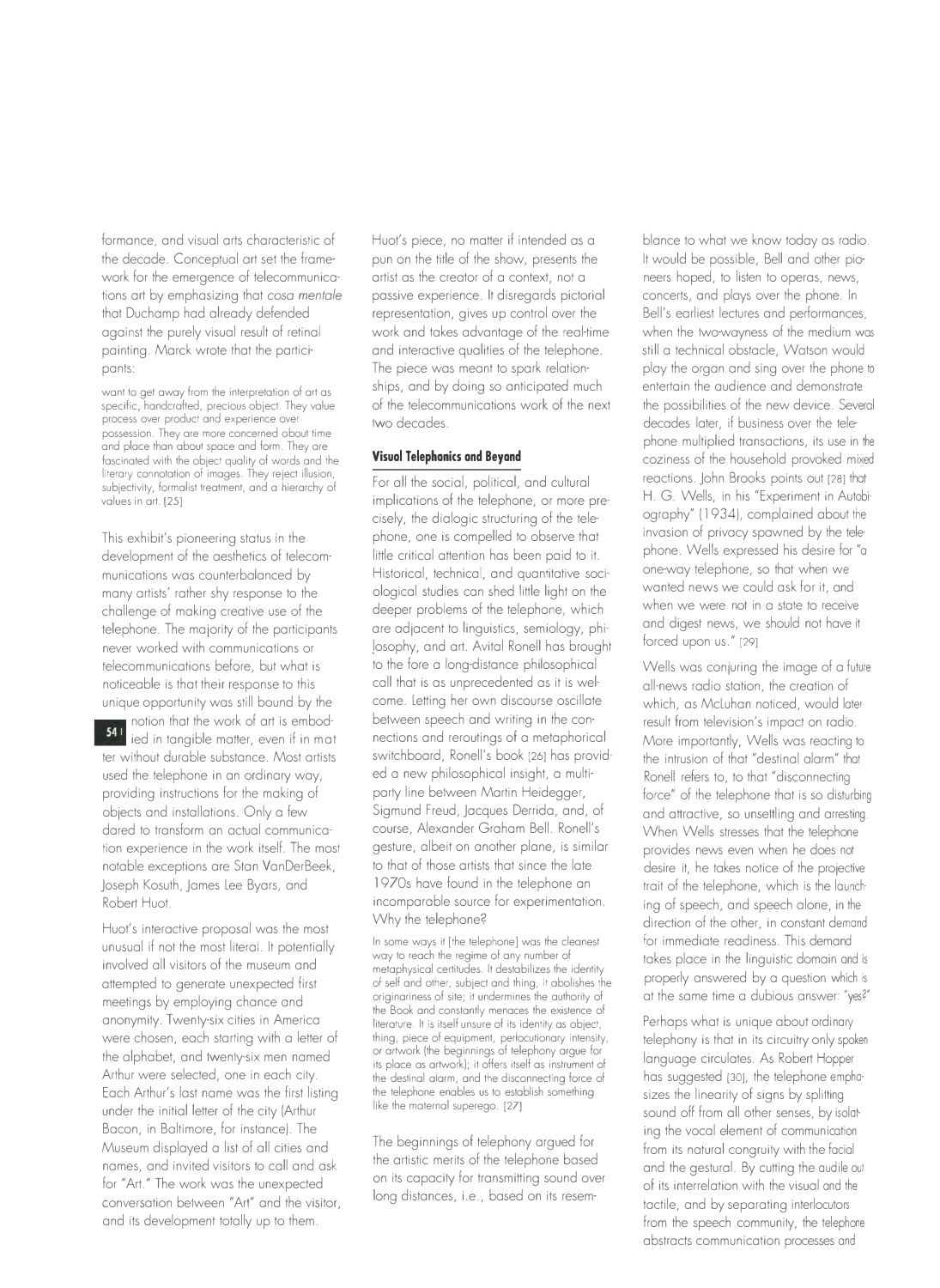reinforces Western phonocentrism [31], now translated into an outreaching telephonocentrism. It is to destabilize this phonocentrism, and subsequently to conlribute in undoing hierarchies and centralization of meaning, knowledge, and experience, that theorists like Ronell and telecommunications artists construct their calls. In the twentieth century, what Derrida calls phonocentrism can be traced back to Saussure. Hopper cautiously finds Saussure bound to the telephone and supports his argument with evidence that Saussure lived in Paris when the city saw the boom of telephony. But more than that, he reminds us that the telephone was invented by a speech teacher of the deaf (Bell) and he stresses the acute resemblance of Saussure's speaking-circuit to telephonic communication.[32] In the almost scientific vocal isolation of telephony and in the presence of absent speakers, speech speaks loudly of its linear structure and offers itself for theoretical (and artistic) investigation.

Being a modality which excludes all that is different from vocal immediacy, the telephone speaks volumes about its platonic metaphysical framework. But when zeroing in on several particulars of telematic experience, one instantiates new insights on the telephonic structure that contribute lo a possible deconstruction of that framework. Perhaps the most relevant aspect of the new telephonic syntax is its recent technical absorption of the graphic element. It 1s now technically possible not only to talk but lo write over the phone (e-mail), to print over the phone (fax), to produce and record sound and video (answering machine, slow-scan TY, videophone) over the phone. As we have seen, it is also very likely that in the future, fiber optics wil give us access to tele-cyberspace. The lelephone is becoming the medium par excellence of that "enlarged and radicalized' writing that signals Derrida. But conlrary to what one would otherwise hypothesize, the more the telephone becomes speechless the more central its role becomes in our lives. It is clear that the telephone is slowly but continuously ceasing to owe its existence exclusively to speech and that the cultural implications of

this new aspect of contemporary life remains to be elaborated as an aesthetic experience.

If the artist can have a unique encounter with technology because he or she is an expert, aware of the changes in sense perception, as McLuhan purported [33], then it is the artist who will instigate the discovery of new realms of experience beyond ordinary cognition. Today small numbers of artists informed by a spirit of genuine artistic inquiry are turning their backs on the art market and are committing themselves to creating telecommunications events in the placeless place of networking.

Starting in 1982, after the pioneering telecommunication activities of Bill Bartlett, Stan VanDerBeek and Liza Bear, Bruce Breland, Matt Wrbican and other members of the Pittsburgh-based Dax group (which now has an extension in Bellingham, Washington), have worked consistently with fax and slow-scan TV as artistic media. Dax has created or participated in telecommunications events in which telephone lines are saturated with signals that flow in multiple directions carrying graphic information. These interactions often include other media as well (dance, computer music, etc.), span over several time zones, are geographically dispersed, and establish varied kinds of relationships between participants. Bruce Breland, Director of the group, wrote that:

The concept of interoctive systems hos erosed the old boundories of regionolism or notionolistic ort. Telemotics hos creoted the possibility of o new setting for interoctive porticipotion between individuals and groups. Telematics provides a meons for instontoneous ond immediote disseminotion of informotion gronting the individuol a choice between simple retrieval or intricate collaborative art events. [34]

One of their first activities was participation in "The World in 24 Hours" ( 1982), a global network organized by Robert Adrian for Ars Electronica, in Austria, which linked sixteen cities on three continents for a day and a night. Three years later, they stretched the notion of worldwide interaction with "The Ultimate Contact," a slow-scan TV piece created over FM radio in collaboration with the orbiting space shuttle Challenger. The Dax group

### **25** *Al1 by Telephone,* op. cit.

**26** Avitol Ronell, The Telephone Book; Technology, Schizophrenia, Electric Speech (Lincoln: University of Nebraska Press, 1989).

## **27** Ranell, op. cit., p. 9.

28 John Brooks, "The First ond Only Century of Telephone Literature," in The Social Impact of the Telephone, lthiel de Solo Pool, ed., (Massachusetts: MIT Press, 1977), p. 220.

**29** Quoted by Brooks, op. cit., p. 220.

**30** Robert Hopper, "Telephone Speaking and the Rediscovery of Conversotion," in Communication and the Culture of Technology, Mortin J. Medhurst, Alberto Gonzolez and Torlo Roi Peterson, eds., (Pullman: Washington State University, 1990), p. 221.

31 The history of Western civilization, the history of our philosophy, is one of what Derrida colls "metaphysics of presence." It is o history of the privilege of the spoken word which is thought as the immediate, direct expression of consciousness, as the presence or manifestation of consciousness to itself. In o communication event, for example, the signifier seems to become transparent as if allowing the concept to make itself present os what it is. Derrida shows that this reasoning is not only present in Plato (only spoken language delivers truth) and Aristotle (spoken words as symbols of mental experience), but in Descartes (to be is to think, or to pronounce this proposition in one self's 55 mind), Rousseau (condemnation of writing as destruction of presence and as disease of speech), Hegel (the ear perceiving the manifestation of the ideol activity of the soul), Husserl (meaning as present to consciousness at the instant of speaking), Heidegger (the ambiguity of the "voice of being" which is not heard), and virtually in any instance of the development of the philosophy of the West. The rationale and implications of this logocentrism/phonocentrism ore not obvious and one must research its functioning. Derrida explains that language is impregnated by and with these notions; therefore, in every proposition or *system* of semiotic investigation metaphysical assumptions coex· ist with their own criticism, all affirmations of logocentrism also show another side that undermine them. See Jocques Derrida, Of Grammotology (Baltimore and London: John Hopkins University Press, 1976); also Jacques Derrido, Positions (Chicago: University of Chicago Press, 1981).

**32** What Hopper does not account for is the fact that, in his discussion of linguistic intercourse, Saussure only employs examples of face-to- face exchanges, eliminating telephonic intercourse. Saussure (Course in General Linguistics (New York: McGraw-Hill, 1966), p. 206): "Whereas provinciolism makes men sedentary, intercourse obliges them to move about. Intercourse brings passers-by from other localities into o village, displaces o port of the population whenever there is o festival or fair, unites men from different provinces inthe ormy, etc."

**33** Morsholl McLuhan, Understanding Media (New York: McGraw-Hill, 1964) p. 18.

**34** Breland *[NewObservaffons],* p.10.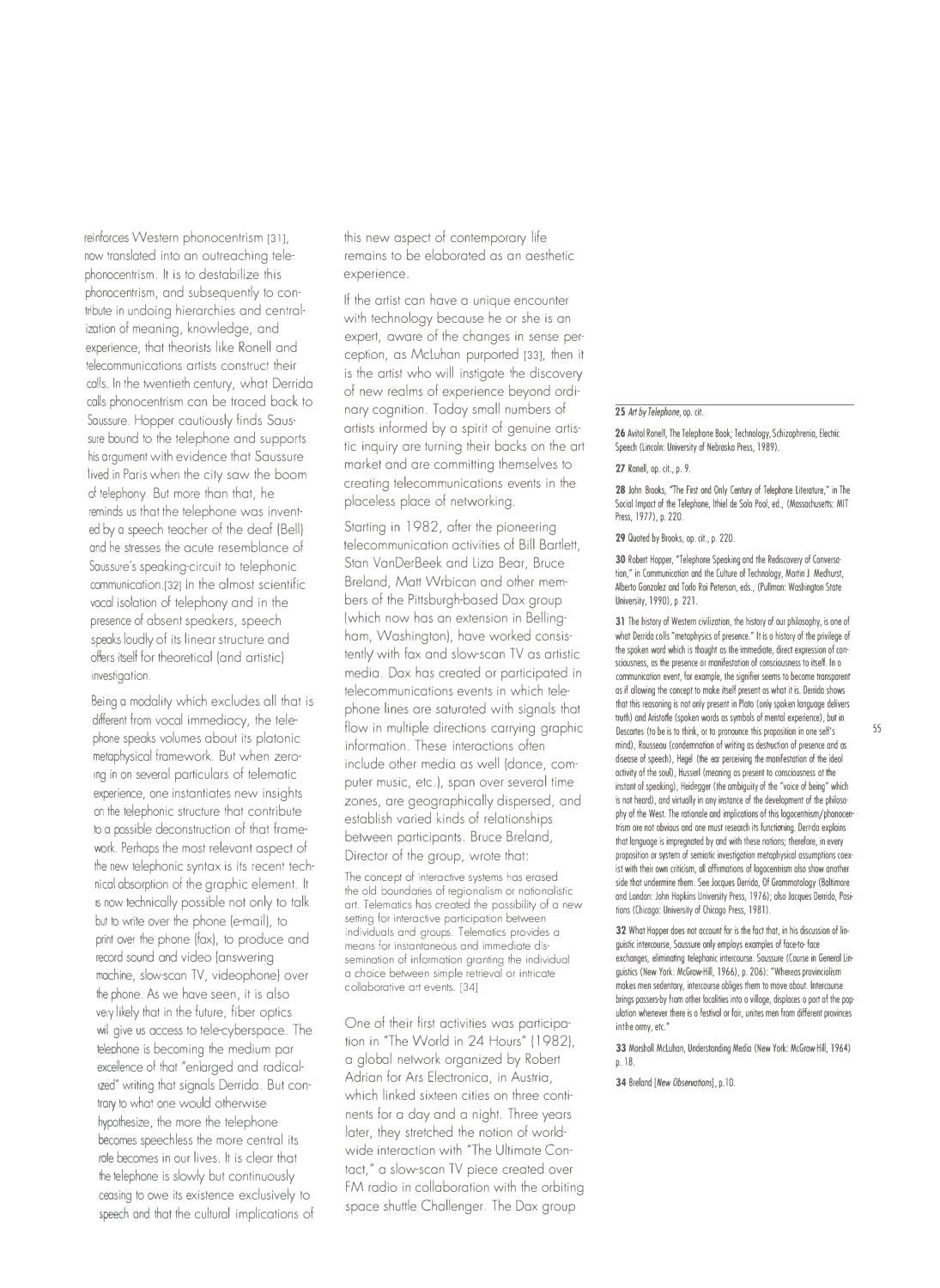also participated in larger networks realized in acknowledged art institutions, such as the "Ubiqua" ( 1986) telecommunications lab at the 42nd Biennale de Venezia. In it, they participated with text (IP Sharp), slow-scan TV, and fax. More recently, they were the first to collaborate with African artists in a telecommunications event. On July 1990, they created "Dax Dakar d'Accord," a slow-scan TV exchange with artists in Pittsburgh and Dakar, Senegal, as part of a Senegalese five-year commemoration of the African Diaspora, the "Goree-Almadies Memorial" [35]. Participants from Dakar included Breland, Wrbican, Bruce Taylor, Mor Gueye (glass paintings), Serigne Saliou Mbacke, De C.A.S.A. (sand paintings), Les Ambassadeurs (dance and music), Le Ballet Unité Africaine (dance and music), and Fanta Mbacke Kouyate performing "Goree Song," which makes reference to Goree Island in Dakar Harbour, holding and embarkation place for the slave trade that took place over a four-hundred year period.

In Brazil, or perhaps I should say, in 56 and out of Brazil, artists such as Mario Ramiro, Gilbertto Prado (a member of French Art Reseaux), Paulo Bruscky, and Carlos Fadon have worked with telecommunications since the early or mid 1980s. The events created by these artists, some of whom have occasionally worked together, encompassed exchanges both on a national and international scale. Mario Ramiro, now living in Germany, is also a sculptor who works with zero-gravity and infrared radiation. He has initiated and participated in a number of telecommunications events with fax, slow scan TV, videotext, live television broadcasts, and radio. He has also written extensively on the subject. Paulo Bruscky, from Recife, well-known for his work in xerography and mail-art, is one of the few Brazilian artists to have been awarded a Guggenheim fellowship. His early work in telecommunications involved experiments with telex and fax. Carlos Fadon, who lived in Chicago and now is back in Sao Paulo, is a photographer and computer artist whose work is part of several international collections. One of his most original slow scan TV

pieces [36] is "Natureza Morta ao Vivo" ("Still Life/ Alive"), which proposes that once one artist (B) sends an image to another (BJ, the image received becomes the background for a still life created live. The artist (B) places objects in front of the electronic image and the combination of both object and image is captured as a video still which is now sent back to the artist (A). This artist now uses this new image as the background for a new composition with new objects and sends it to the artist (B). This process is repeated with no terminus, so that the generation of a still life remains a work-in-progress through which a visual dialogue takes place.

In Paris, France, the Art Reseaux group, formed by Karen O'Rourke, Gilbertto Prado, Christophe Le François and others, has been developing elaborate projects such as O'Rourke's "City Portraits" [37],

How can there be a receiver or a transmitter as  $\overrightarrow{A}$ s the metaphors of human exispositive values if it is only in the connecting act, if it is only in the crisscrossings of telephonic exchanges, that such positions temporarily constitute themselves?

which call for participants in a global network to travel in imaginary cities by means of exchange of fax images. The project usually involves the initial creation of a pair of images, the entrance and the exit, which other artists then take as the extremes of the route they will explore in the metamorphosis of images exchanged over the telephone line. Artists create entrances and exits using images of the cities they live in, by manipulating other images to form synthetic landscapes or both, blending aspects of direct and imaginary experiences of the urban environment. Gilbertto Prado has been working on the "Connect" project, which involves at least two sites and two fax machines in each site. Artists in each site are asked not to cut the roll of thermal paper in the machine when fax images start to appear. Instead, they are asked to feed that roll into another fax machine and interfere in the images in the process. A loop is then formed, connecting not only the artists but

the machines themselves. This new configuration forms a circle in electronic space, linking in an imaginary topology cities that can be as far apart as Paris and Chicago. As an example of possible systems of interaction beyond linear models, Prado designed a circular diagram in which the hands (and not the mouths or the ears of the interlocutors) are the organs used for communication.

Le François' most recent project is "Infest," in which artists are invited to investigate aesthetically that new aspect of contemporary life which is the deterioration of images and documents due to contamination and infection by computer viruses. During the exchanges, images suffer manipulations that attempt to destroy and reconstruct them (infection/ disinfection), pointing to the new condition of electronic decay in the world of digital epidemiology.

> tence continue to intermingle with those of cybernetic existence, designers learn how to cope with issues of interfacing and artists compare remote communication to face-to-face interaction. Acknowledging the

place of telephony in art, Karen O'Rourke reflected on the nature of fax exchanges as an artistic practice:

Most of us today hove token not pointing (nor even photography) as a starting point for our images, but the telephone itself. We use it not only to send images but to receive them as well. This nearly instantaneous feedback transforms the nature of the messages we send, iust as the presence of a live audience inflects the way in which actors interpret their roles or musicians their scores. [38]

Traditionally, as in the sign/idea relationship, representation (painting, sculpture) takes place as absence (the sign is that which evokes the object in its absence). Likewise, experience (happening, performance) is that which takes place as presence. One only experiences something when this something is present in the field of perception. In telecommunications art, presence and absence are engaged in a long-distance call that upsets the poles of representation and experience. The telephone is in constant displacement. It is logocentric but its phonetic space, now in